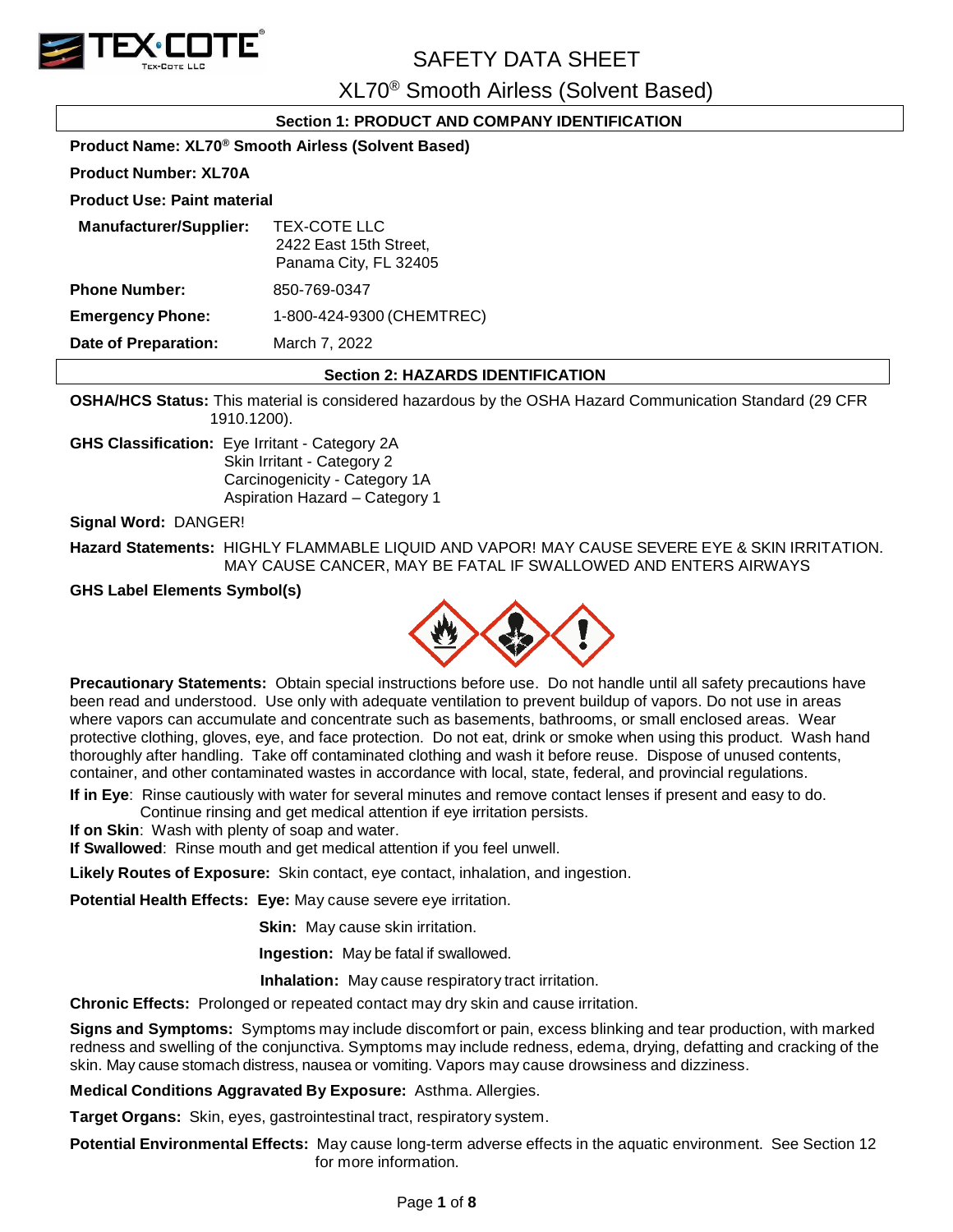

## XL70® Smooth Airless (Solvent Based)

## **Hazards Not Otherwise Classified (HNOC):** None known

**Unknown Acute Toxicity:** 45% of the mixture consists of ingredient(s) of unknown toxicity.

## **Section 3: HAZARDS INFORMATION ON INGREDIENTS**

#### **Substance/mixture:** Mixture

| Ingredient                                  | CAS#                | <b>Wt.</b> % |
|---------------------------------------------|---------------------|--------------|
| <b>Titanium Dioxide</b>                     | 13463-67-7          | $1 - 10$     |
| <b>Trade Secret</b>                         | <b>Trade Secret</b> | $10 - 20$    |
| <b>Mineral Spirits</b>                      | 8032-32-4           | $15 - 25$    |
| Perlite                                     | 93763-70-3          | $5 - 15$     |
| Crystalline Silica - Quartz                 | 14808-60-7          | $5 - 15$     |
| Kerosene                                    | 8008-20-6           | 1 - 5        |
| Solvent Naphtha (Petroleum), Heavy Aromatic | 64742-94-5          | 1 - 5        |

The exact percentage (concentration) of composition has been withheld as a trade secret.

See section 8 for occupational exposure limit information

### **Section 4: FIRST AID MEASURES**

**Eye Contact:** In case of contact, immediately flush eyes with plenty of water. Remove contact lenses, if worn. If irritation persists, get medical attention.

- **Skin Contact:** In case of contact, immediately flush skin with plenty of water. Call a physician if irritation develops and persists.
- **Inhalation:** If breathed in, move person into fresh air. If not breathing, give artificial respiration. If breathing is difficult, give oxygen. Get medical attention.
- **Ingestion:** DO NOT induce vomiting. If victim is conscious and alert, give 2 cupfuls of water. Never give anything by mouth to an unconscious person. Seek medical attention or call poison control immediately.
- **General Advice:** In case of accident or if you feel unwell, seek medical advice immediately. (Show the label or SDS where possible).

**Note to Physicians:** Symptoms may not appear immediately.

### **Section 5: FIRE FIGHTING MEASURES**

**Flammability:** NFPA Class IIIA

**Flash Point:** 105°F (38.7°C) TTC

**Explosive Limits:** LEL: 0.6 % UEL: 7.0 %

**Auto-ignition Point:** 229°C (444°F)

**Special Fire Fighting Procedures:** Self-contained respiratory protection should be provided for fire fighters fighting fires in buildings or confined areas. Storage containers exposed to fire should be kept cool with water spray to prevent pressure build-up. Stay away from heads of containers that have been exposed to intense heat or flame.

**Unusual Fire and Explosion Hazards:** No data available.

**Hazardous Combustion Products:** Carbon monoxide, carbon dioxide

**Suitable Extinguishing Media:** Use carbon dioxide, dry powder, foam, or water spray / fog.

**Unsuitable Extinguishing Media:** None known.

**Explosion Data:**

**Sensitivity to Mechanical Impact:** None

**Sensitivity to Static Discharge:** Product may be sensitive to static discharge, which could result in fire or explosion.

**Protection of Firefighters:** Keep upwind of fire. Wear full fire fighting turn-out gear (full Bunker gear) and respiratory protection (SCBA).

## **Section 6: ACCIDENTAL RELEASE MEASURES**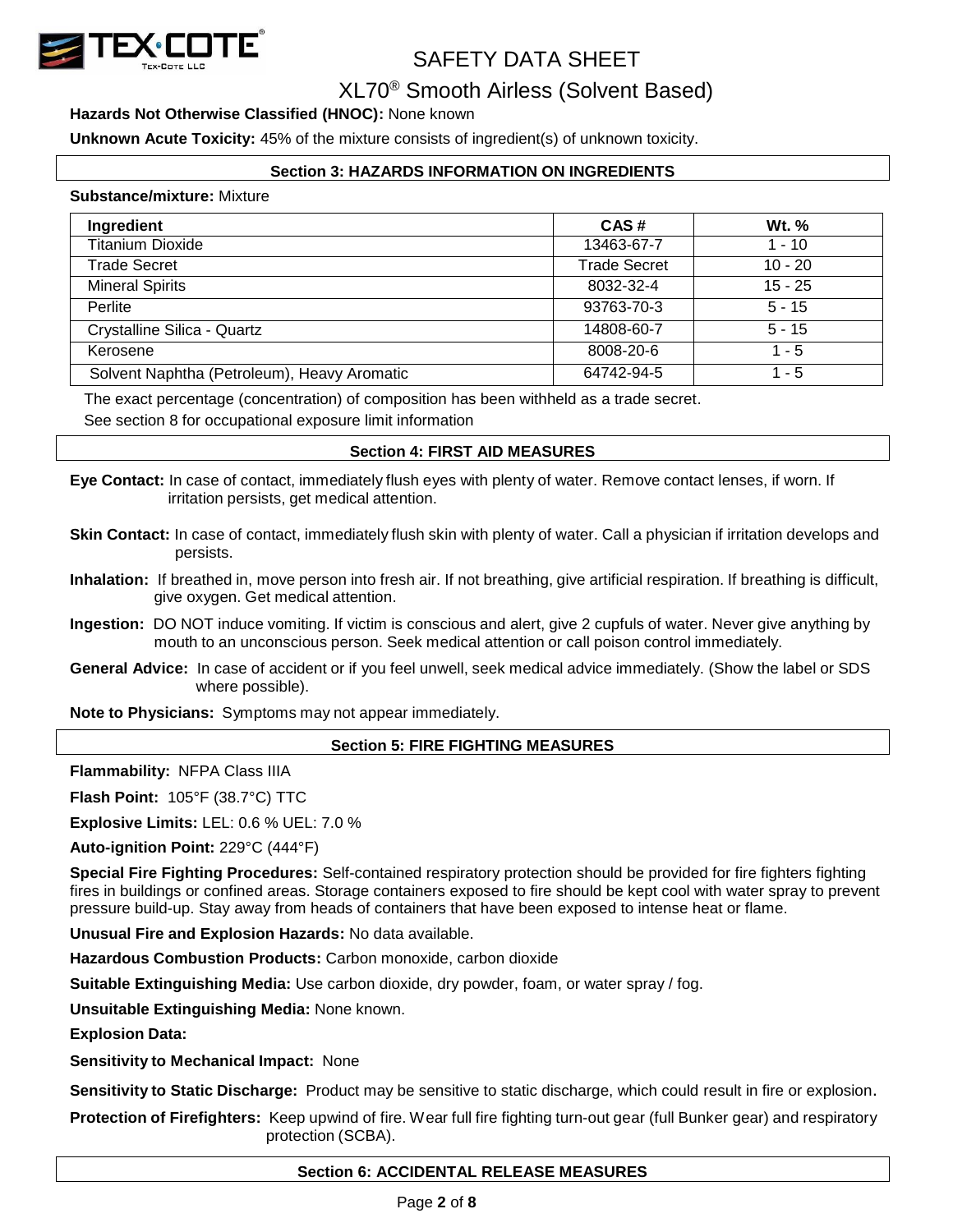

## XL70® Smooth Airless (Solvent Based)

**Personal Precautions:** Use personal protection recommended in Section 8. Isolate the hazard area and deny entry to unnecessary and unprotected personnel.

## **Environmental Precautions:** Keep out of drains, sewers, ditches, and waterways. Minimize use of water to prevent environmental contamination.

**Methods for Containment:** Contain and/or absorb spill with inert material (e.g. sand, vermiculite), then place in a suitable container. Do not flush to sewer or allow entering waterways. Use appropriate Personal Protective Equipment (PPE).

**Steps To Be Taken In Case Material Is Released Or Spilled:** Isolate the immediate area. Prevent unauthorized entry. Eliminate all sources of ignition in area and downwind of the spill area. Stay upwind, out of low areas, and ventilate closed spaces before entering. All equipment used when handling this product must be grounded or nonsparking. Do not touch or walk through spilled material. Stop leak if you can do so without risk. Prevent entry into waterways, sewers, or confined areas. A vapor suppressing foam may be used to reduce vapors. Absorb or cover with dry earth, sand, or other non-combustible absorbent material.

## **Other Information:** Not available.

## **Section 7: HANDLING AND STORAGE**

**Handling:** Read carefully all cautions and directions on product label before use. Since empty container, retains residue, follow all label warnings even after container is empty. Dispose of empty container according to all regulations. Do not reuse this container. Do not use near any source of heat or open flame, furnace areas, pilot lights, stoves, etc. Ensure all equipment is electrically grounded before beginning transfer operations. Avoid prolonged skin contact. Avoid contact with skin and eyes. Do not swallow. Do not breathe gas/fumes/vapor/spray. Handle and open container with care. When using do not eat or drink. Wash hands before eating, drinking, or smoking.

**Storage:** Keep out of the reach of children. Keep container tightly closed. Store in a cool dry place. Do not store near any source of heat or open flame, furnace areas, pilot lights, stoves, etc. Keep from freezing.

## **Section 8: EXPOSURE CONTROLS / PERSONAL PROTECTION**

### **Exposure Guidelines**

### **Respiratory Equipment (Specify Type)**

For use in areas with inadequate ventilation or fresh air, wear a properly maintained and properly fitted NIOS approved respirator for organic solvent vapors. For OSHA controlled work places and other regular users - Use only with adequate ventilation under engineered air control systems designed to prevent exceeding the appropriate TLV. A dust mask does not provide protection against vapors.

### **Eye Protection**

Chemical splash goggles should be worn to prevent eye contact.

### **Protective Gloves**

Wear gloves with as much resistance to the chemical ingredients as possible. Glove materials such as nitrile rubber may provide protection. Glove selection should be based on chemicals being used and conditions of use. Consult your glove supplier for additional information. Gloves contaminated with product should be discarded and not reused.

### **Other Protective Clothing**

Various application methods can dictate use of additional protective safety equipment, such as impermeable aprons, etc., to minimize exposure. Before reuse, thoroughly clean any clothing or protective equipment that has been contaminated by prior use. Discard any clothing or other protective equipment that cannot be decontaminated, such as gloves or shoes.

#### **Ventilation**

Use process enclosures, local exhaust ventilation, or other engineering controls to control airborne levels below recommended exposure limits. Use only with adequate ventilation to prevent buildup of vapors. Do not use in areas where vapors can accumulate and concentrate, such as basements, bathrooms or small enclosed areas. Whenever possible, use outdoors in an open air area. **Do not use indoors.** In closed spaces, insure a cross ventilation of moving fresh air across and thru the work area. If strong odor is noticed or you experience slight dizziness, headache, nausea or eye- watering -- STOP -- ventilation is inadequate. Leave area immediately and move to fresh air. Wash hands thoroughly after use and before eating, drinking, or smoking. Do not eat, drink, or smoke in the work area. Facilities storing or handling this material should be equipped with an emergency eyewash and safety shower.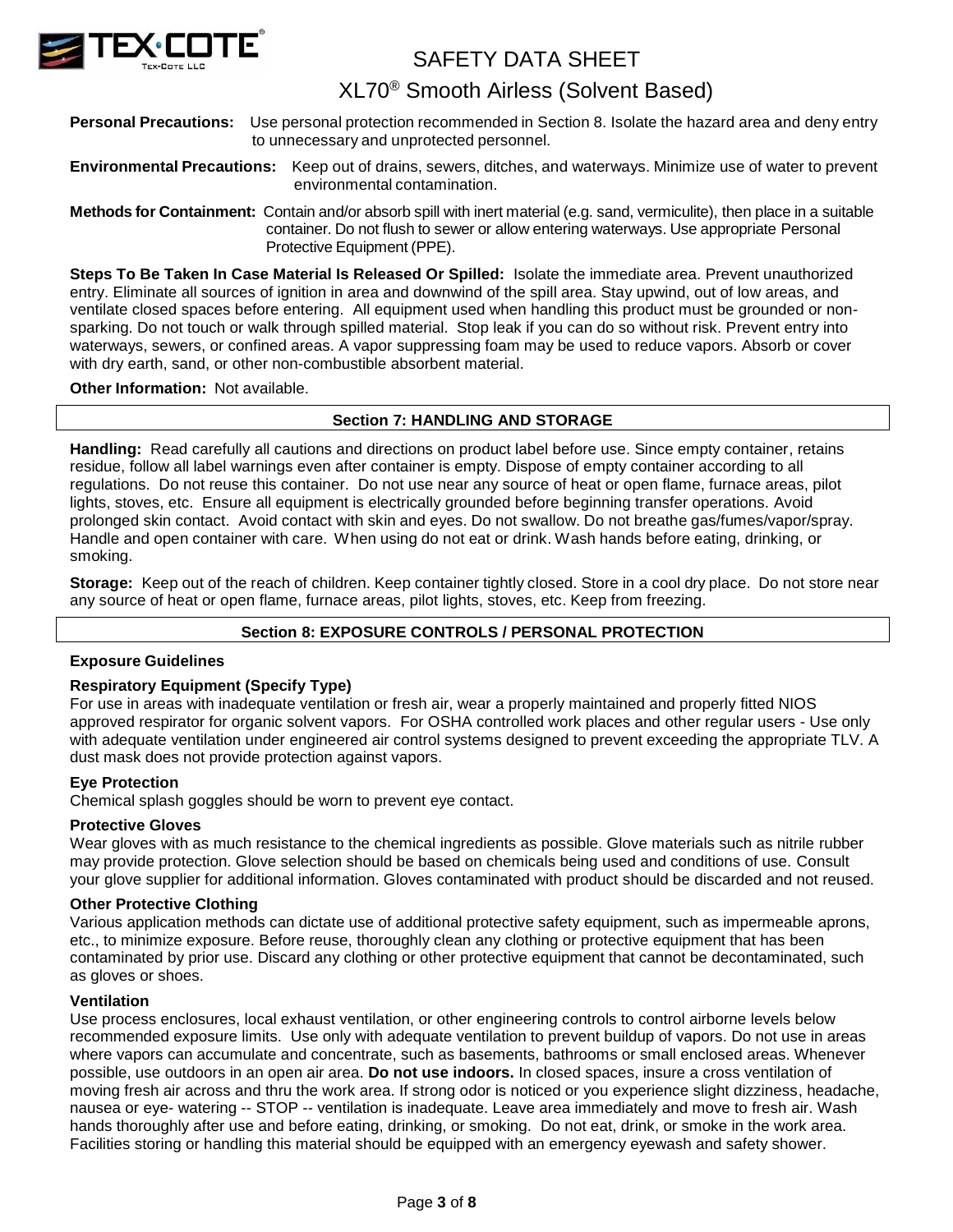

## XL70® Smooth Airless (Solvent Based)

## **Exposure Limits:**

| Ingredient                                     | <b>OSHA PEL, ACGIH-TLV</b>                                                                                           |  |  |  |
|------------------------------------------------|----------------------------------------------------------------------------------------------------------------------|--|--|--|
| <b>Mineral Spirits</b>                         | OSHA PEL:100 PPM, ACGIH TLV: 100 PPM, NIOSH: 350 mg/m3                                                               |  |  |  |
|                                                | TWA (related to Stoddard solvent) 1800 mg/m3 Ceiling (15 min) (related to                                            |  |  |  |
|                                                | Stoddard solvent)                                                                                                    |  |  |  |
| Perlite                                        | OSHA PEL: 10mg/m3, ACGIH TLV: 5mg/m3                                                                                 |  |  |  |
| <b>Crystalline Silica Quartz</b>               | OSHA PEL: 5 mg/m3, ACGIH TLV: 5 mg/m3                                                                                |  |  |  |
| Titanium dioxide                               | OSHA PEL: 15mg/m3, ACGIH TLV: 10mg/m3                                                                                |  |  |  |
| Kerosene                                       | ACGIH 200 mg/m3                                                                                                      |  |  |  |
| Solvent Naphtha (Petroleum), heavy<br>Aromatic | OSHA PEL 400ppm (petroleum distillates, naphtha) OSHA STEL not listed, ACGIH<br>TLV not listed ACGIH STEL not listed |  |  |  |

**Engineering Controls:** Use ventilation adequate to keep exposures (airborne levels of dust, fume, vapor, etc.) below recommended exposure limits. Ventilation equipment must be explosion proof.

### **Personal Protective Equipment:**

**Eye/Face Protection:** Chemical safety glasses, goggles, and face shields .

**Hand Protection:** Impermeable chemical handling gloves for skin protection

**Skin and Body Protection:** Wear suitable Impermeable protective clothing.

**Respiratory Protection:** When spraying this material use a NIOSH approved cartridge respirator or gas mask suitable to keep airborne mists and vapor concentrations below the time weighted threshold limit values. When using in poorly ventilated and confined spaces, use a fresh-air supplying respirator or a self-contained breathing apparatus.

**General Hygiene Considerations:** Handle according to established industrial hygiene and safety practices.

| <b>Section 9: PHYSICAL AND CHEMICAL PROPERTIES</b> |                                         |  |  |
|----------------------------------------------------|-----------------------------------------|--|--|
| Appearance:                                        | Milky liquid.                           |  |  |
| Color:                                             | Not available.                          |  |  |
| Odor:                                              | Mild odor.                              |  |  |
| <b>Odor Threshold:</b>                             | Not available.                          |  |  |
| <b>Physical State:</b>                             | Liquid.                                 |  |  |
| PH:                                                | Not available.                          |  |  |
| <b>Viscosity:</b>                                  | 100 - 130 KU                            |  |  |
| <b>Freezing Point:</b>                             | Not available.                          |  |  |
| <b>Boiling Point:</b>                              | $> 100 \text{ C}$ ( $> 212 \text{ F}$ ) |  |  |
| <b>Flash Point:</b>                                | 105°F (38.7°C) TTC                      |  |  |
| <b>Evaporation Rate:</b>                           | Not available.                          |  |  |
| <b>Lower Flammability Limit:</b>                   | $0.7\%$ (V).                            |  |  |
| <b>Upper Flammability Limit:</b>                   | 6.5 %(V).                               |  |  |
| <b>Vapor Pressure:</b>                             | Not available.                          |  |  |
| <b>Vapor Density:</b>                              | Lighter than air.                       |  |  |
| <b>Specific Gravity:</b>                           | 1.31                                    |  |  |
| <b>Solubility in Water:</b>                        | Insoluble.                              |  |  |
| <b>Coefficient of Water/Oil Distribution:</b>      | Not available.                          |  |  |
| <b>Auto-ignition Temperature:</b>                  | 444°F (229°C)                           |  |  |
| Percent Volatile, wt. %:                           | 27-30%.                                 |  |  |
| <b>VOC content:</b>                                | 328 grams/liter                         |  |  |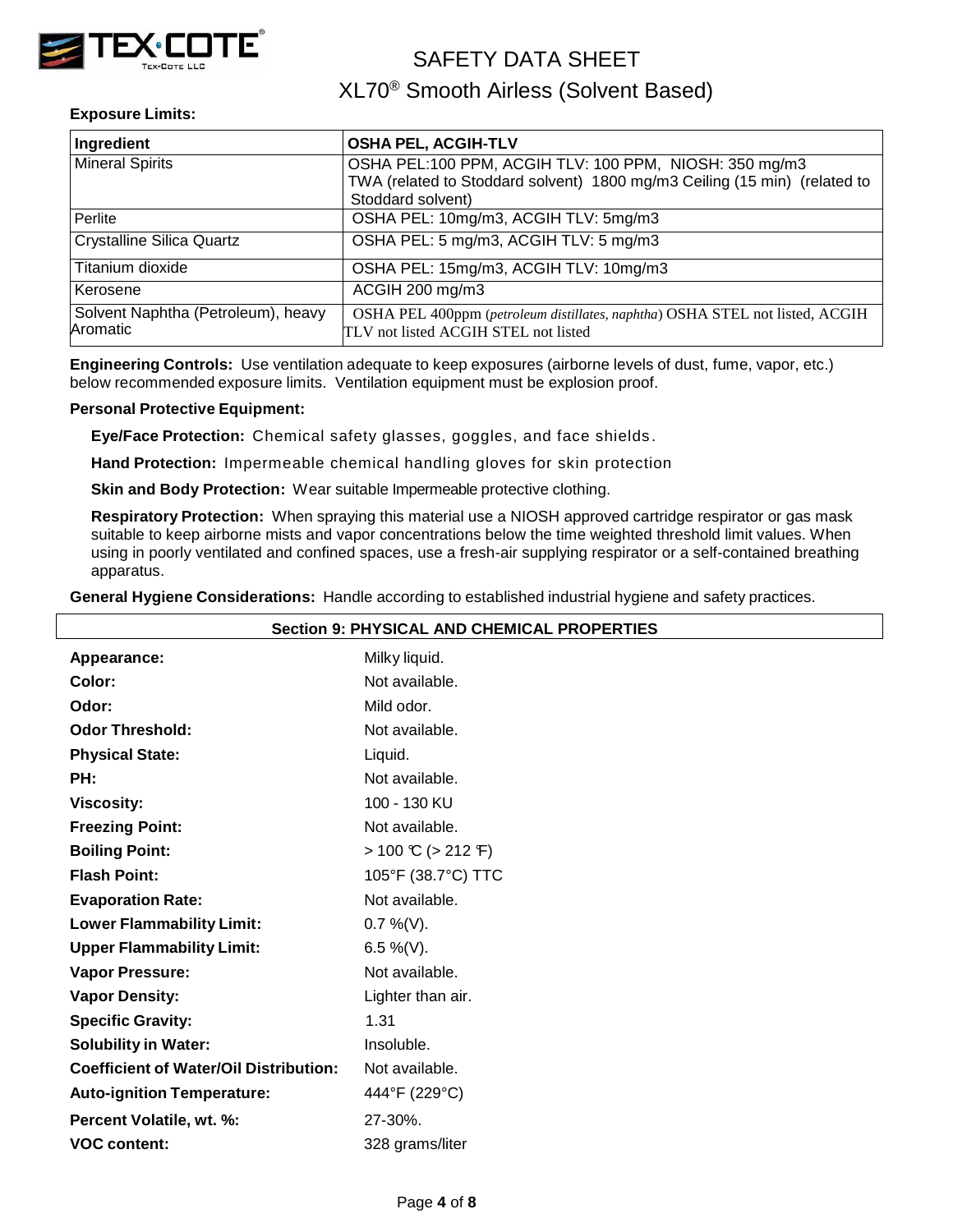

XL70® Smooth Airless (Solvent Based)

## **Section 10: STABILITY AND REACTIVITY**

**Stability:** Stable under normal storage conditions.

**Conditions to Avoid- Instability:** No data available.

**Incompatibility - Materials To Avoid:** Incompatible with oxidizing agents.

**Hazardous Decomposition Or Byproducts:** Thermal decomposition may produce carbon monoxide and carbon dioxide.

**Possibility of Hazardous Reactions: Will occur [] Will not occur [X]** 

**Conditions To Avoid - Hazardous Reactions:** No data available.

## **Section 11: TOXICOLOGY INFORMATION**

## **EFFECTS OF ACUTE EXPOSURE**

#### **Component Analysis**

| Ingredient                                  | $LD_{50}$ (oral)   | $LD_{50}$ (Dermal)    | $LC_{50}$ (Inhalation) |  |
|---------------------------------------------|--------------------|-----------------------|------------------------|--|
| Titanium dioxide                            | > 10000 mg/kg, rat | > 10000 mg/kg, rabbit | > 6.82 mg/L, Rat 4hr   |  |
| Crystalline Silica - Quartz                 | >22500 mg/kg, rat  | Not available         | Not available          |  |
| Perlite                                     | Not available      | Not available         | Not available          |  |
| <b>Mineral Spirits</b>                      | $>3000$ mg/kg, rat | Not available         | 5.5 mg/l Rabbit        |  |
| Kerosene                                    | $>2000$ mg/kg      | Not available         | $>5$ mg/l              |  |
| Solvent Naphtha (Petroleum), Heavy Aromatic | >5000 mg/kg        | Not available         | $>590$ mg/m3           |  |

**Eye:** May cause eye irritation. Symptoms may include discomfort or pain, excess blinking and tear production, with marked redness and swelling of the conjunctiva.

**Skin:** May cause skin irritation. Symptoms may include redness, edema, drying, defatting and cracking of the skin.

**Ingestion:** May be harmful if swallowed. May cause stomach distress, nausea or vomiting.

**Inhalation:** May cause respiratory tract irritation. Vapors maycause drowsiness and dizziness.

## **EFFECTS OF CHRONIC EXPOSURE**

**SKIN CORROSION / IRRITATION**: Studies on laboratory animals have shown similar materials to cause skin irritation after repeated or prolonged contact. Repeated direct application to the skin can produce defatting dermatitis and kidney damage in laboratory animals. The significance of these animal study results to human health is unclear.

**SERIOUS EYE DAMAGE / IRRITATION**: Studies on laboratory animals have associated similar materials with eye and respiratory tract irritation.

**RESPIRATORY OR SKIN SENSITIZATION**: Skin sensitization was not evident in animal studies.

**ASPIRATION HAZARD**: This material presents an aspiration hazard.

**MUTAGENIC DATA**: No data.

**IMMUNOTOXICITY**: No data.

**NEUROTOXICITY**: Repeated exposure to elevated concentrations of hydrocarbon solvents can produce a variety of transient CNS effects (e.g., dizziness, headache, narcosis, etc.)

## **DEVELOPMENTAL/REPRODUCTIVE**: No data.

**CARCINOGEN STATUS**: There is inadequate evidence for the carcinogenicity of petroleum solvents in humans. This product contains crystalline silica (quartz) as an impurity. Chronic exposure to crystalline silica dust at concentrations exceeding occupational exposure limits may cause silicosis. The NTP's Ninth Report on Carcinogens lists crystalline silica (respirable size) as a known human carcinogen. IARC concluded that there is sufficient evidence in humans for the carcinogenicity of inhaled (respirable) crystalline silica. TITANIUM DIOXIDE HAS BEEN CLASSIFIED BY THE IARC AS A GROUP 2B CARCINOGEN "POSSIBLY CARCINOGENIC TO HUMANS.

**Target Organs:** Not available.

**Chronic Effects:** Hazardous by WHMIS criteria.

**Carcinogenicity:** Hazardous by WHMIS criteria.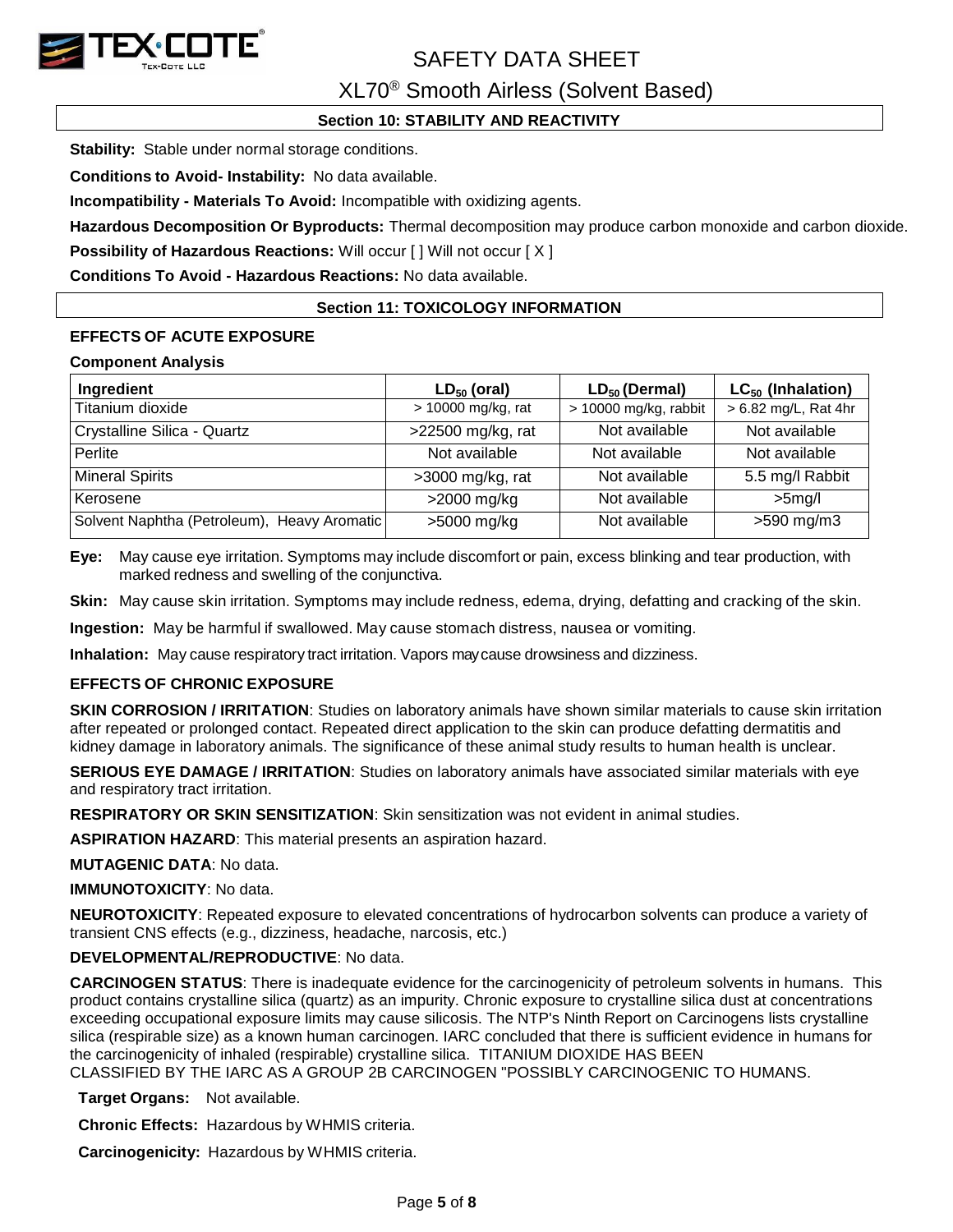

XL70® Smooth Airless (Solvent Based)

| Ingredient                                  | Chemical Listed as Carcinogen or Potential Carcinogen* |
|---------------------------------------------|--------------------------------------------------------|
| Titanium dioxide                            | G-A4, I-2B                                             |
| Crystalline Silica - Quartz                 | G-A1, I-1, N-1                                         |
| Perlite                                     | I-3                                                    |
| <b>Mineral Spirits</b>                      | Not Applicable                                         |
| Kerosene                                    | Not Applicable                                         |
| Solvent Naphtha (Petroleum), Heavy Aromatic | Not Applicable                                         |

\* See Section 15 for more information.

**Mutagenicity:** Not hazardous by WHMIS criteria.

**Reproductive Effects:** Not hazardous by WHMIS criteria.

**Developmental Effects: Teratogenicity:** Not hazardous by WHMIS criteria.

**Embryotoxicity:** Not hazardous by WHMIS criteria.

**Respiratory Sensitization:** Not hazardous by WHMIS criteria.

**Skin Sensitization:** Not hazardous by WHMIS criteria.

**Toxicologically Synergistic Materials:** Not available.

### **Section 12: ECOLOGICAL INFORMATION**

**Ecotoxicity:** May cause long-term adverse effects in the aquatic environment.

**Persistence / Degradability:** Not available.

**Bioaccumulation / Accumulation:** Not available.

**Mobility in Environment:** Not available.

## **Section 13: DISPOSAL CONSIDERATIONS**

### **Disposal Instructions:**

This material must be disposed of in accordance with all local, state, provincial, and federal regulations. Do not empty into drains.

### **STEPS TO BE TAKEN IN CASE MATERIAL IS RELEASED OR SPILLED**

Eliminate ignition sources, provide good ventilation, dike spill area and add absorbent earth or sawdust to spilled liquid. Thoroughly wet w/ water and mix.

### **WASTE DISPOSAL METHOD**

Collect absorbent/water/spilled liquid mixture into metal containers and add enough water to cover. Consult local, state & federal hazardous waste regulation before disposing into approved hazardous waste landfills. Obey relevant laws.

### **PRECAUTIONS TO BE TAKEN IN HANDLING AND STORING**

Use non-sparking utensils when handling this material. Avoid hot metal surface. Use in cool, well-ventilated areas. Keep containers closed when not in use. Keep away from excessive heat and open flames.

### **OTHER PRECAUTIONS**

Smoking in area where this material is used should be strictly prohibited. Tools used with this material should be made from aluminum, brass or copper. Plastic utensils should not be used.

### **Section 14: TRANSPORTATION INFORMATION**

### **Shipping Information:**

### **US DOT INFORMATION**: 49 CFR 172.101

Proper Shipping Name.............. ....: Paint Related Material, Not Regulated

"The above transport information is for non-bulk packaging only (≤ 119 gallons).

### **TDG Classification:**

Proper Shipping Name.................... ....: Paint Related Material, Not Regulated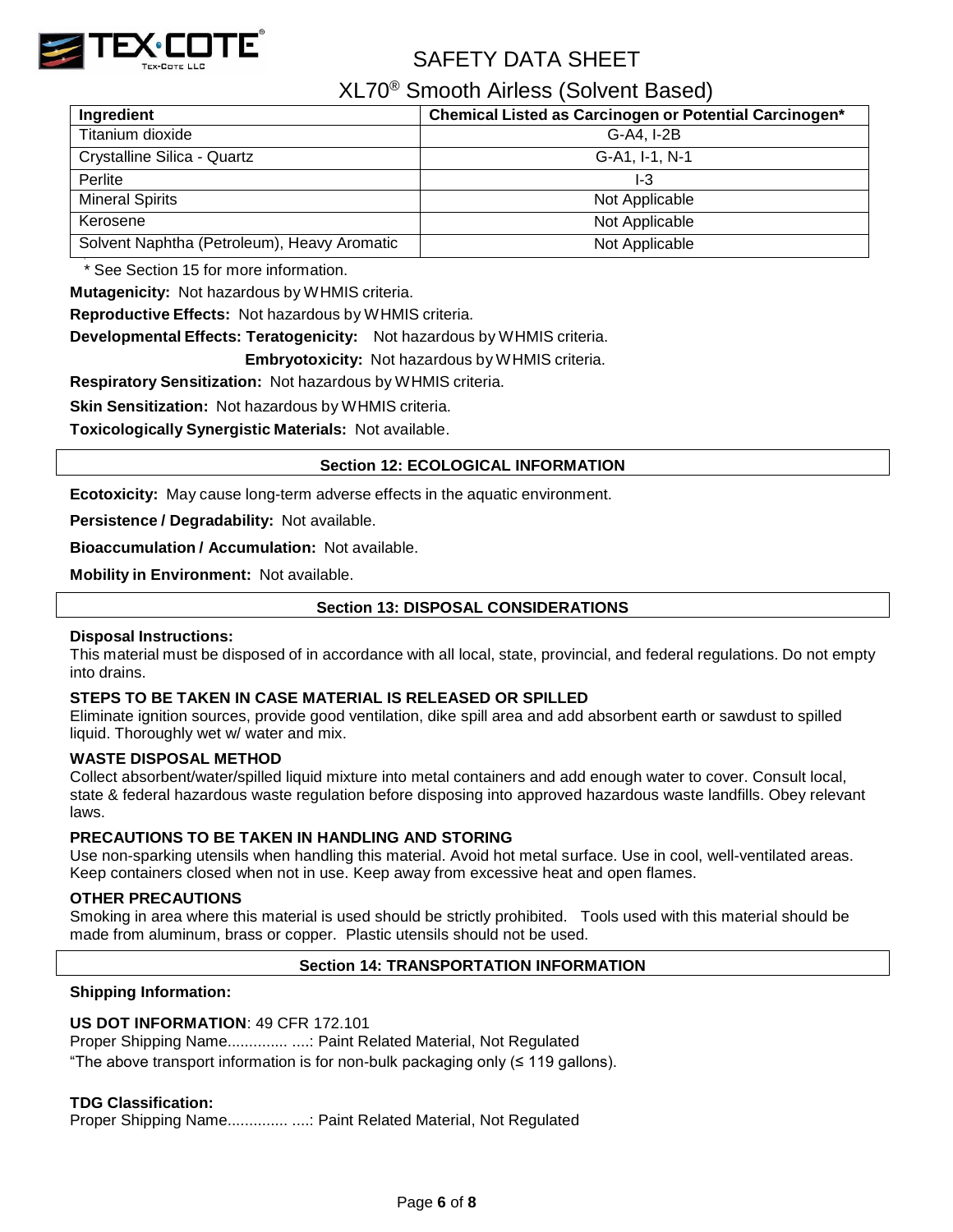

XL70® Smooth Airless (Solvent Based)

## **Section 15: REGULATORY INFORMATION**

## **(Not meant to be all inclusive-selected regulations represented)**

## **US Regulations:**

**Status Of Substances Lists:** The Concentrations Shown In Section II Are Maximum Ceiling Levels (Weight %) to be used for calculations for regulations. A reportable quantity is a quantity of a hazardous substance that trigger reporting requirements under the Comprehensive Environmental Response Compensation And Liability Act (CERCLA). If a spill of a substance exceeds it's reportable quantity (RQ) in CFR 302.3,Table 40 302.4 Appendix A & 302.4 Appendix B, the release must be reported to The National Response Center At (800) 424-8802, The State Emergency Response Commission (SERC), And community emergency coordinators likely to be affected.

## **Components present that could require reporting under the statute are:** NONE KNOWN

Superfund Amendments And Reauthorization Act Of 1986 (SARA) Title III Requires emergency planning based on the Threshold Quantities(TPQ'S) and release reporting based on Reportable Quantities (RQ'S) In 40 CFR 355 Appendix A&B Extremely Hazardous Substances. The emergency planning and release requirements of 40 CFR 355 apply to any facility at which there is present any amount of any extremely hazardous substance(EHS) equal to or in excess of it's Threshold Planning Quantity(TPQ).

## **Components present that could require reporting under the statute are:** NONE KNOWN

EPCRA 40 CFR 372(Section 313) Requires EPA and the States to annually collect data on releases of certain toxic materials from industrial facilities, and make the data available to the public in the Toxics Release Inventory(TRI). This information must be included in all MSDS'S that are copied and distributed or compiled for this material. Reporting Threshold: Standard: A facility must report if it manufactures (including imports) or processes 25,000 pounds or more or otherwise uses 10,000 pounds or more of a listed toxic chemical during the calendar year.

## **Components present that could require reporting under the statute are: See Section III**

The components of this product are listed or excluded from listing on the US Toxic Substance Control Act (TSCA) chemical substance inventory. Mixtures shall be assumed to present the same health hazards as do the components which comprise one percent (by weight or volume) or greater of the mixture, except that the mixture shall be assumed to present a carcinogenic hazard if it has a component in concentrations of 0.1 percent or greater. The remaining percentage of unspecified ingredients, if any, are not contained in above DeMinimis concentrations and/or are believed to be non-hazardous under the OSHA Hazard Communication Standard (29 CFR 1910.1200), and may consist of pigments, fillers, defoamers, wetting agents, resins, dryers,anti-bacterial agents, water and/or solvents in varying concentrations.

### **International Regulations:**

### **Canadian WHMIS:** CLASS B - FLAMMABLE AND COMBUSTIBLE MATERIALS

Division 3 - Combustible Liquid

## WHMIS classification of Division 3 of class B

## **Canadian Environmental Protection Act (CEPA):** NONE KNOWN

All of the components of this product are exempt or listed on the DSL. See section 2 for composition /information on ingredients.

### **Global Inventories**

| Ingredient                  | <b>DSL/NDSL</b> |
|-----------------------------|-----------------|
| Titanium dioxide            | DSL             |
| Perlite                     | DSL             |
| Crystalline Silica - Quartz | DSL             |

### **EINECS:** NO INFORMATION ON INVENTORY.

### **State Regulations:**

**California:** California Proposition 65: The following Statement is made in order to comply with The California Safe Drinking Water and Toxic Enforcement Act of 1986

"WARNING: This product contains the chemical(s) appearing below known to the State of California to:

## **A: Cause Cancer:**

PRESENT AT GREATER THAN OR EQUAL TO 0.1% SEE SECTION II

\*If tinted contains Carbon Black: CAS#1333-86-4 and may also contains amounts of Crystalline Silica: CAS#14808-60-7

### **B: Cause Birth Defects or other Reproductive Harm :**

PRESENT AT GREATER THAN OR EQUAL TO 0.1% SEE SECTION II